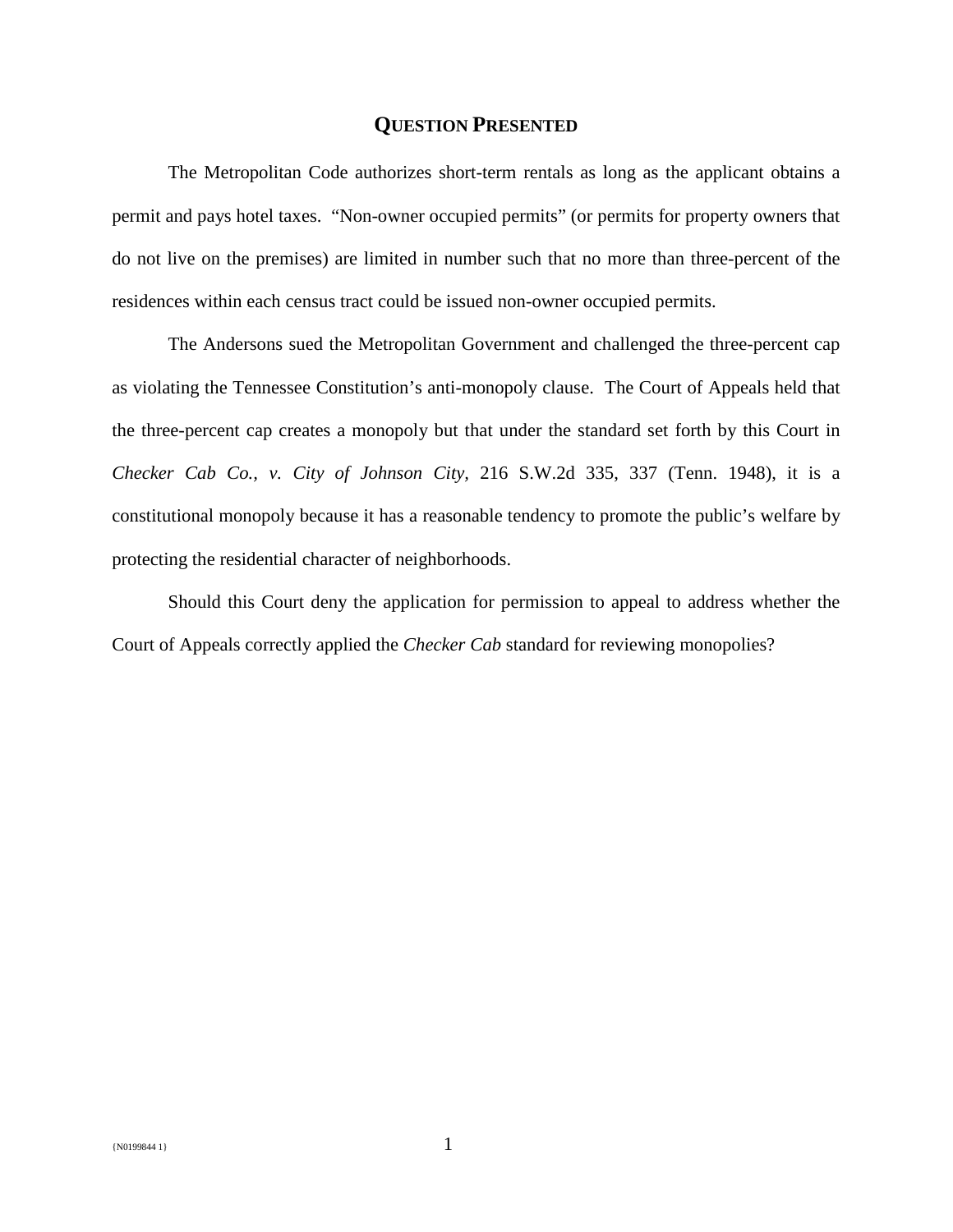## **STATEMENT OF THE CASE AND RELEVANT FACTS**

The Andersons brought this 42 U.S.C. § 1983 lawsuit seeking to invalidate two Metropolitan ordinances. (T.R. 1-29, 98-108.) The ordinances governed short-term rental properties (STRPs), colloquially known as "Airbnbs." (T.R. 98-108.) The ordinances do not ban short-term rentals. *Id.* The Metropolitan Council authorized short term rentals so long as two primary conditions are met: (1) the applicant obtains a permit, and (2) pays taxes. *Id.* 

The ordinances at issue are BL 2014-909 (allowing short term rental as an accessory use for property zoned residential) and BL 2014-951 (requiring a permit, putting a limit of the amount of permits issued, requiring proof of insurance, smoke detectors, and creating a process for revoking a permit due to complaints). *Id.*

BL 2014-909 was introduced and passed first reading before the Metropolitan Council on October 7, 2014. (T.R. 98-101.) It was referred to the Planning Commission and the Planning & Zoning Committee of the Metropolitan Council. *Id.* After a few deferrals and the introduction of a substitute ordinance, it passed second reading on February 3, 2015. *Id.* BL 2014-951 was introduced and passed first reading on November 8, 2014. (T.R. 102-108.) It was deferred and then amended on second reading on February 3, 2015. *Id.* Both bills passed third reading on February 24, 2015. (T.R. 98-108.)They were signed by then-Mayor Karl Deal on February 26, 2015 and became effective on March 6, 2015. *Id.*

Pursuant to these ordinances, there were two kinds of STRP permits for single-family homes, based on whether the owner occupies the premises. The first permit type allowed "owner occupied" units. (T.R. 115-118.) There was no limit on the number of "owner occupied" permits that can be issued. *Id*. The second permit type was available for property owners that do not live on the premises. These "non-owner occupied permits" were limited in number. No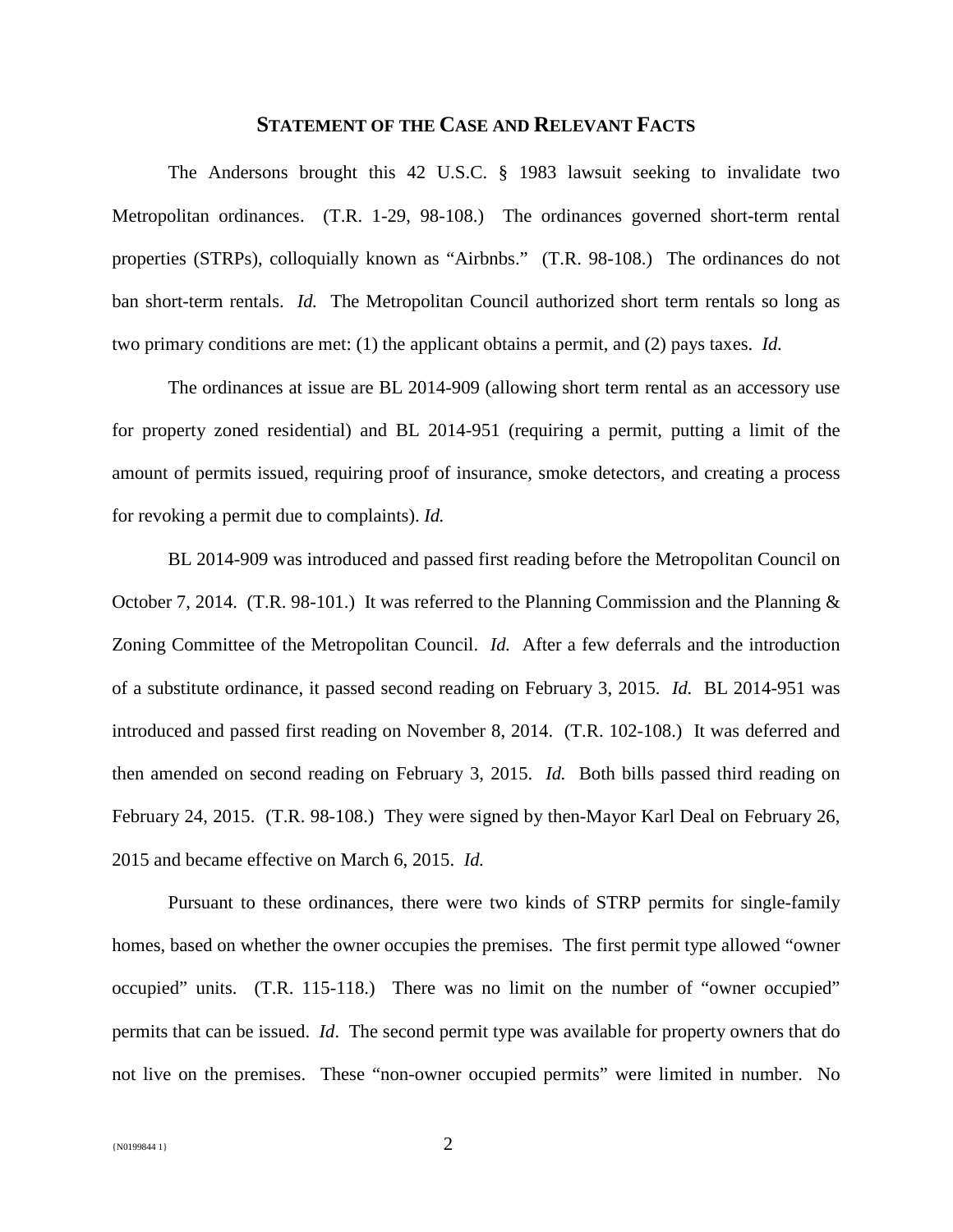more than three-percent of the residences within each census tract could be issued non-owner occupied STRP permits. *Id*.

The Andersons own a three-bedroom home at  $1623\,5^{th}$  Avenue North, Nashville, Tennessee in an R6 zoned district. (T.R. 7, 9.) They began renting out their home on a shortterm basis in November 2013. (T.R. 8; Anderson Depo., p. 10, l. 13-18.) They applied for a permit in 2015, after the permitting process went into effect, and based on their application, the Metropolitan Codes Department issued them an owner occupied STRP permit. (T.R. 16; Anderson Depo., p. 13, l. 20 through p. 14, l. 4.)

In August 2015, the Andersons applied to convert their permit to a non-owner occupied STRP permit. (T.R. 17; Anderson Depo., p. 15, l. 13-21.) Their request for a non-owner occupied permit was not granted because the three-percent cap had already been reached for their census tract. *Id.* 

The Trial Court's granted summary judgment in favor of Metro on Plaintiffs' monopoly claim. First, the Trial Court concluded "that a residential property owner's ability to operate a non-owner-occupied STRP was not a common right before the passage of the ordinance in question." (T.R. 1354.) Second, the Trial Court concluded "that, even if the three percent cap constitutes a monopoly, the monopoly created would be a permissible monopoly" because it "furthers the well-being of Metro citizens because it balances the interest between citizens who want to achieve benefits from renting their property on a short term basis against the interest of citizens who want to protect the residential character of their neighborhoods." *Id.*

On appeal, the Court of Appeals determined that the three-percent cap "enacts a monopoly within each census district." (Ct. App. Op., p. 11.) However, the Court also recognized that not all monopolies are unlawful, and "'if the actual and real tendency of [the]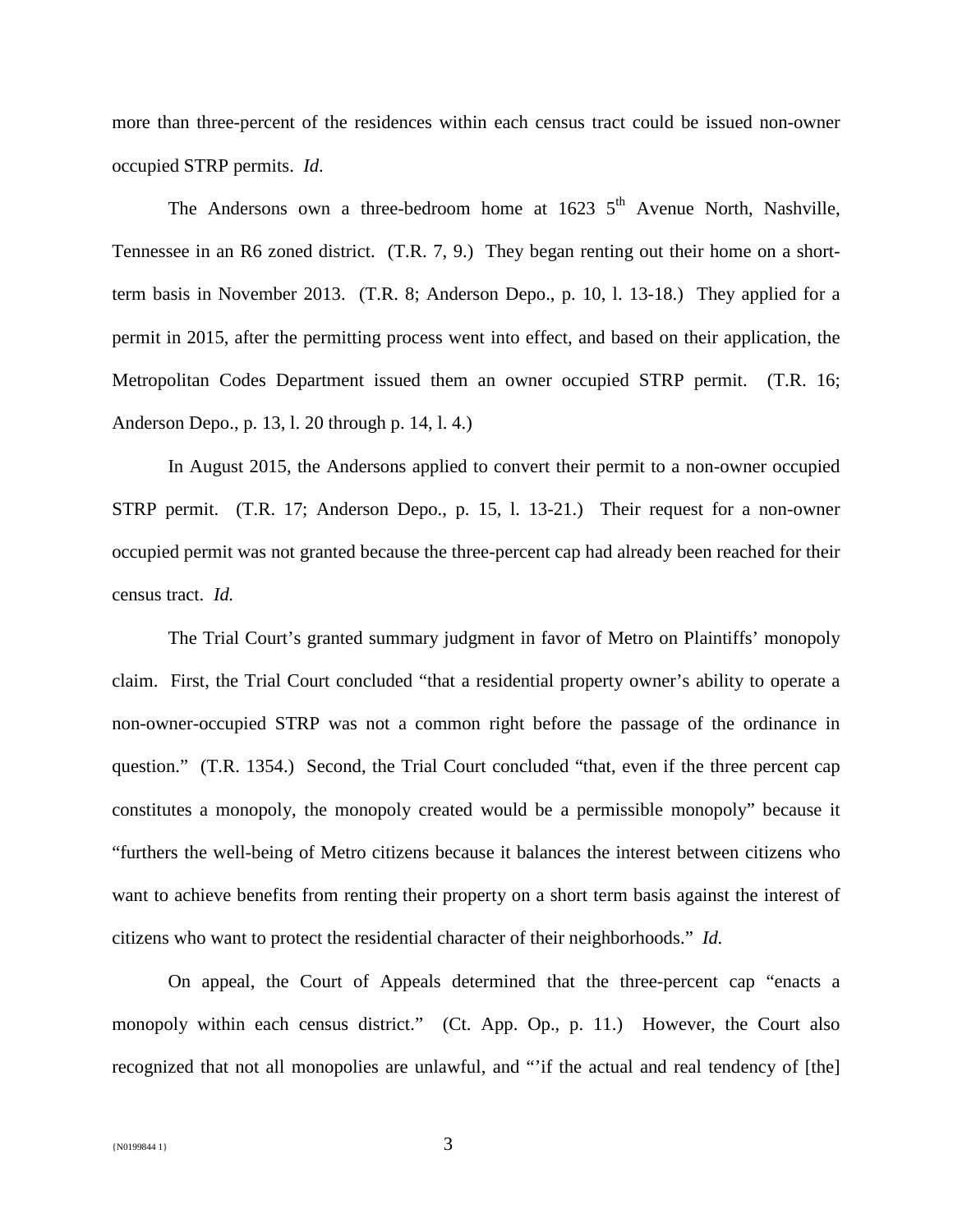ordinance … is to effect the purpose of protecting the safety, health and morals of the public,'" such a monopoly would be constitutional. (Ct. App. Op., p. 12., citing *Landman v. Kizer,* 255 S.W2d 6, 7 (Tenn. 1953).) The Court of Appeals held that "the protection of residential character … implicate[s] a matter of the public's well-being." (Ct. App. Op., p. 13.) Here, "by limiting the number of one- and two-family residential units that may be used as non-owneroccupied short-term rentals, the cap clearly bears a legitimate relation to a valid end. By virtue of the cap, only a small percentage of these residential units may be used for non-owneroccupied short-term rentals. This ensures the overwhelming majority of single-family and twofamily residential units are not occupied by transient occupants." (Ct. App. Op., p. 14.)

The Andersons have applied for permission to appeal pursuant to Tenn. R. App. P. 11.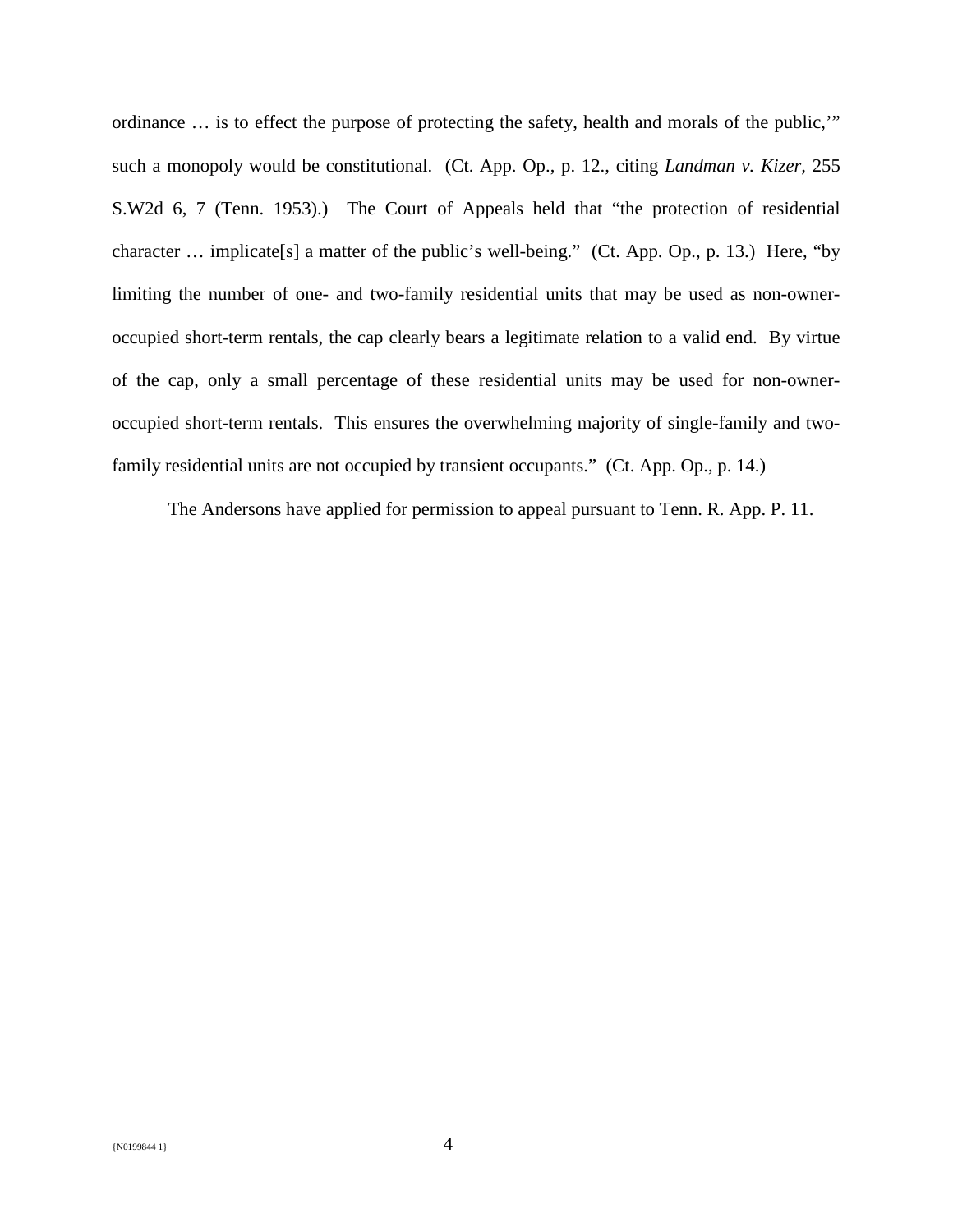# **REVIEW BY THE SUPREME COURT IS NOT WARRANTED**

This Answer will show that this case meets none of the four criteria that warrant review by the Supreme Court:

In determining whether to grant permission to appeal, the following…indicate the character of reasons that will be considered: (1) the need to secure uniformity of decision, (2) the need to secure settlement of important questions of law, (3) the need to secure settlement of questions of public interest, and (4) the need for the exercise of the Supreme Court's supervisory authority.

Tenn. R. App. P. 11. The Anderson's Application for Permission to Appeal asserts that review is merited to settle important questions of law, settle uniformity in decisions and settle a question of

public interest.

# **I. THIS CASE DOES NOT PRESENT A NEED TO SETTLE AN IMPORTANT QUESTION OF LAW.**

The Andersons argue that "This Court should *settle important questions of law* by

providing a constitutional standard for an enumerated right that has not been addressed

substantively since 1948, including how important the government's interest must be before it

may enact monopolies." (R. 11 App., p. 8.)

However, this Court has explained that the standard for reviewing a monopoly under the

Tennessee Constitution is already well-settled:

It is settled law that the anti monopoly clause of our constitution does not prohibit the legislature from granting a monopoly, in so far as such monopoly has a reasonable tendency to aid in the promotion of the health, safety, morals and well being of the people. *Leeper v. State,* 103 Tenn. 500, 53 S.W. 962, 48 L.R.A. 167, and *Noe v. Mayor and Aldermen of Town of Morristown,* 128 Tenn. 350, 161 S.W. 485, Ann.Cas.1915C, 241, are illustrations of this rule.

... Of course, if the monopoly created has a legitimate relation to the public purpose sought to be accomplished in the exercise of the police power, then a Court is without authority to determine such monopoly invalid on the theory that it things some other method would have accomplished the purpose sought. In such a situation the matter is exclusively a legislative prerogative. On the other hand, it is the duty of the Court to determine whether the monopoly does have any legitimate relation with the declared public purpose of the act. Otherwise,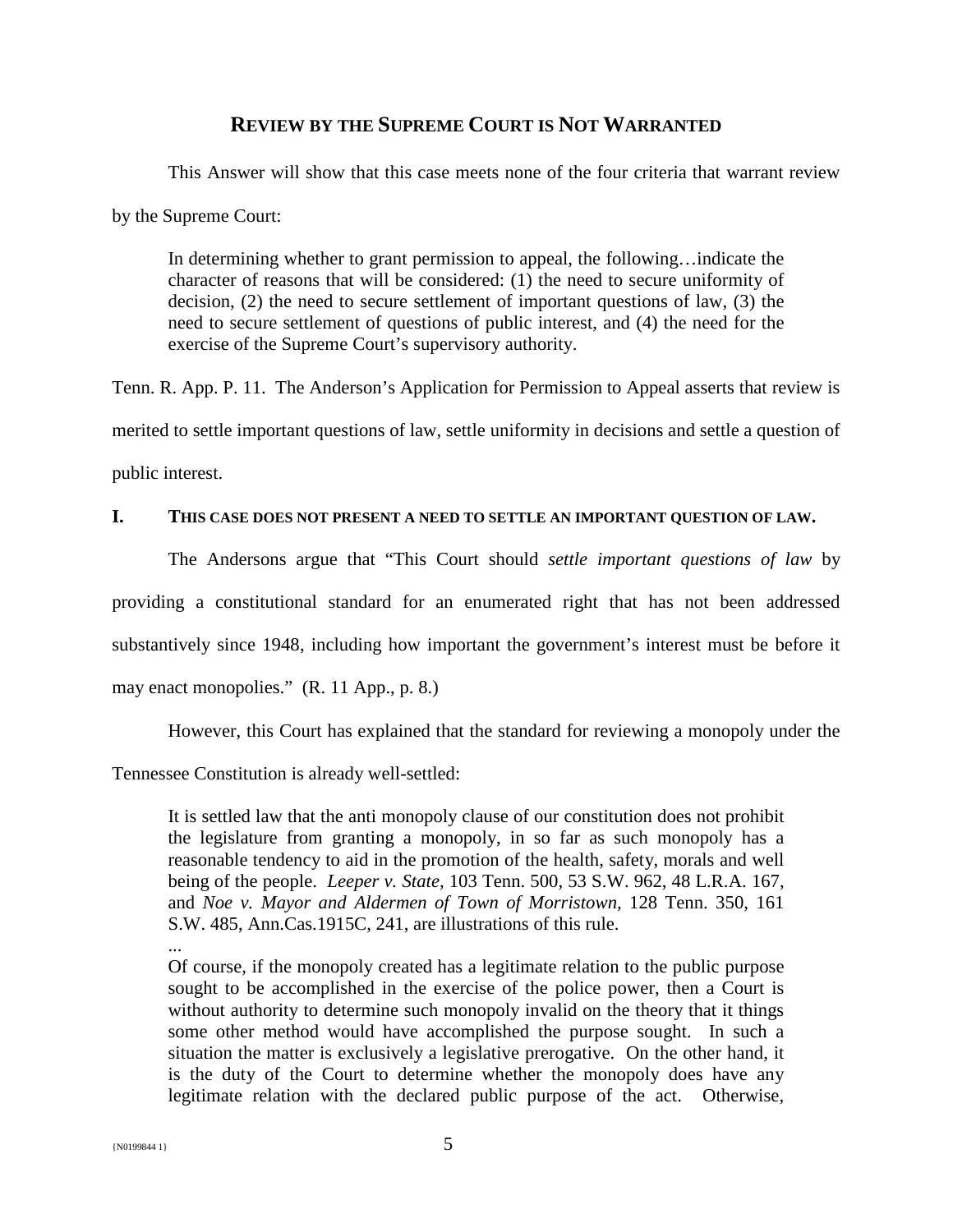legislative bodies could violate the anti monopoly provision of the constitution with impunity by the simple process of declaring the creation of the monopoly an act done in furtherance of the exercise of a police power.

*Checker Cab Co. v. City of Johnson City,* 216 S.W.2d 335, 337 (Tenn. 1948).

The standard set out in *Checker Cab* has been applied consistently by this Court and the Court of Appeals. *See Esquinance v. Polk County Educ. Ass'n,* 195 S.W.3d 35, 47 (Tenn. Ct. App. 2005), perm. app. denied Jan. 30, 2006 (upholding the Educational Professional Negotiations Act's recognition of a single professional employee organization as the representative of all professional employees in the school system for the purposes of collective bargaining); *Dial-A-Page, Inc. v. Bissell,* 823 S.W.2d 202, 206 (Tenn. Ct. App. 1991), perm. app. denied Sep. 23, 1991 (upholding a limit on the number of applicants who can obtain authority to operate as a radio common carrier in a given market at one time); *Nashville Mobilephone Co., Inc. v. Atkins,* 536 S.W.2d 335, 340 (Tenn. 1976) (holding that the Tennessee State Radio Common Carrier Act does not violate the anti-monopoly clause of the Tennessee Constitution); *Landman v. Kizer,* 255 S.W.2d 6, 7 (Tenn. 1953) (upholding a limitation on the number of liquor stores which may be maintained in a municipality).

Because the standard for reviewing monopolies is already well-settled law, there is no reason for this Court to review the Court of Appeals' decision for the purposes of settling an important question of law as requested by the Andersons.

#### **II. THIS CASE DOES NOT PRESENT A NEED TO SECURE UNIFORMITY IN DECISIONS.**

The Andersons argue that this case presents a need to secure uniformity in decisions "by deciding whether the courts should examine whether a monopoly was enacted to protect private economic interests and not the public." (R.11 App., p. 8.) However, no Tennessee case has ever indicated that a court must entertain evidence related to a plaintiff's claim that an ordinance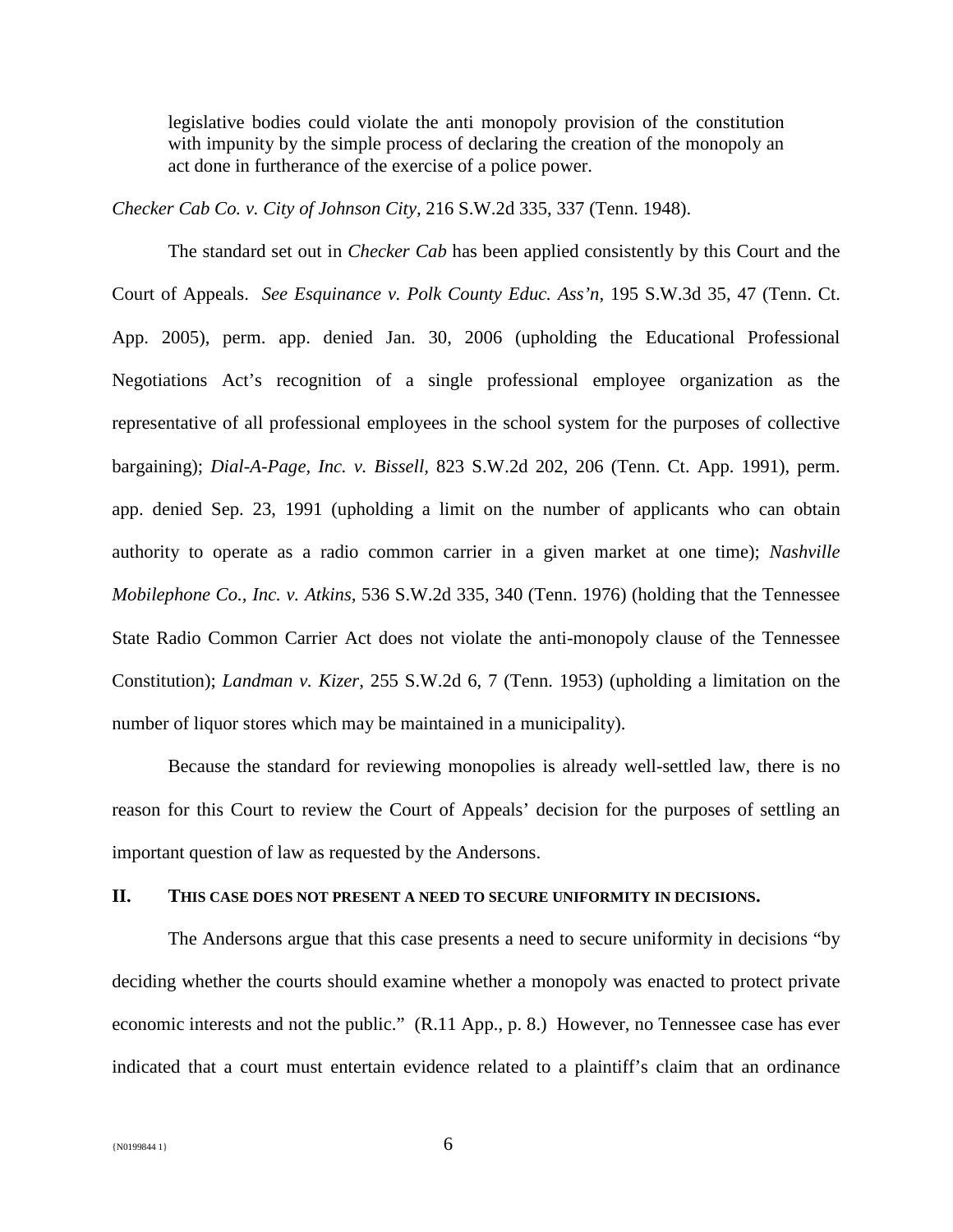unfairly protects an economic sector of the market (here, the hotel industry) when the monopoly created by that ordinance benefits an entirely different set of individuals (here, those with nonowner occupied permits in each census district).

The cases cited by the Andersons suggesting that the Court should look at the true intent behind the legislative enactment all warn against monopolies enacted to benefit the private party who has been granted the monopoly. *See Leeper v. State,* 53 S.W. 962, 965 (Tenn. 1899) ("The monopoly prohibited by the constitution is a privilege farmed out to the highest bidder, or conferred because of favoritism to the done, and not one awarded to the lowest bidder, and for the convenience and benefit of the public."); *Checker Cab Co.,* 216 S.W.2d at 628 ("We have sought in vain to discover some legitimate relation between the public purpose sought by this act to be accomplished and its provision that only those who were in taxi business in Johnson City at the time of the enactment of this act or those in business at a given time shall be permitted to engage in that city in this business so long as those favored few desire to prevent the entry of another.").

Here, the Court of Appeals properly found that the "although courts are certainly required to determine whether a monopoly bears a legitimate relation to valid end goals, or public purpose, this does not require a review of a legislature's actual subjective motivations, assuming such motivations could actually be divined." (Ct. App. Op., p. 10-11.) This determination is consistent with the case law cited above, and, therefore, this case does not present a need to secure uniformity of decisions.

#### **III. THIS CASE DOES NOT PRESENT A NEED TO SETTLE A QUESTION OF PUBLIC INTEREST.**

The Andersons argue that this case presents a need to settle a question of public interest – specifically, "whether homesharing is a privilege or a right." (R.11 App., p. 35.) But as stated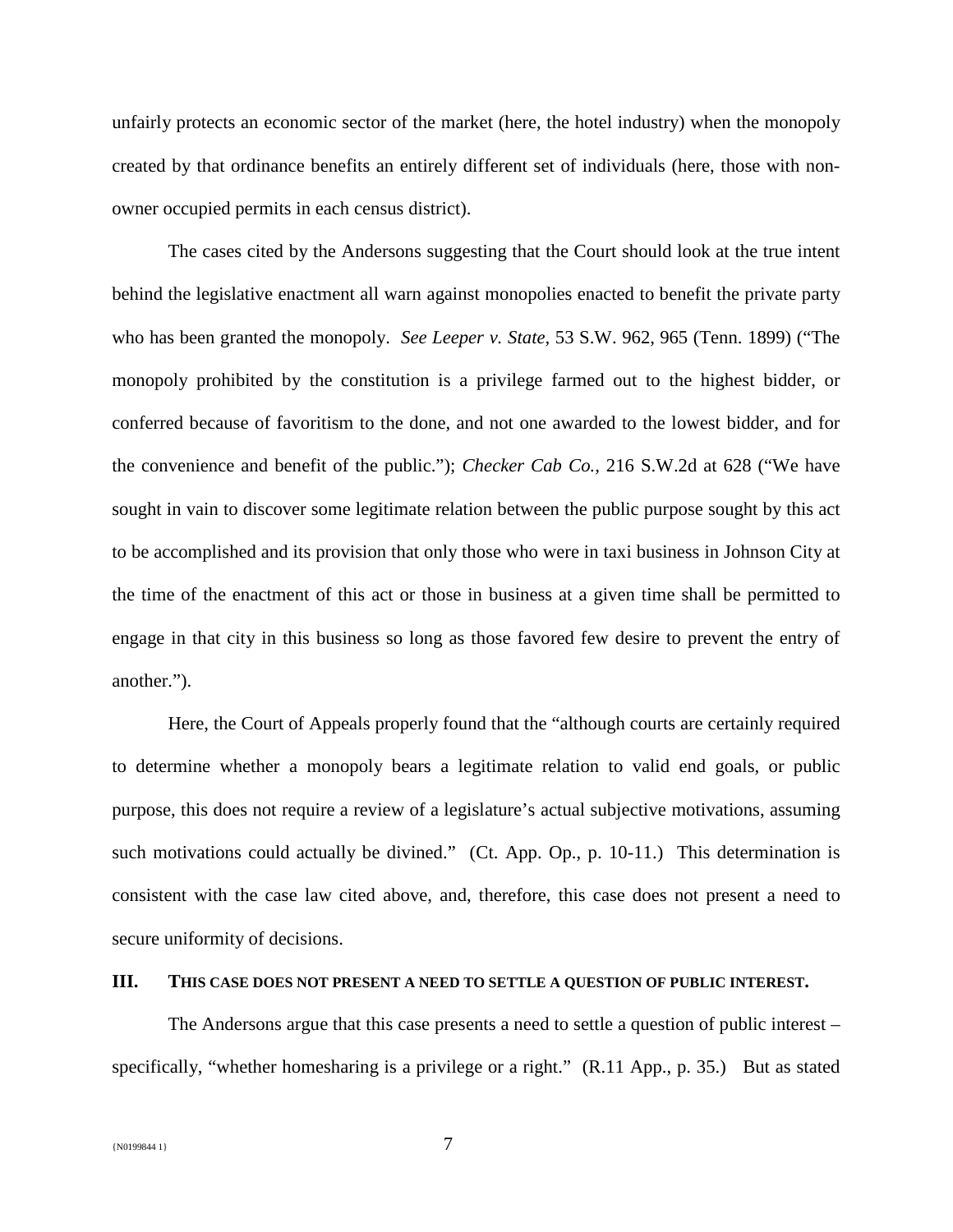in the previous sections, the questions presented by the Andersons in its application for permission to appeal are well-settled. As to this case, the Court of Appeals has already determined that the three-percent cap on non-owner occupied STRPs constitutes "an exclusive right that has been granted to a few" for purposes of its monopoly analysis. (Ct. App. Op., p. 11- $12.)$ 

## **CONCLUSION**

The Court of Appeals applied well-settled case law on the anti-monopoly clause of the Tennessee Constitution. The Court correctly found that the three-percent cap on non-owner occupied STRPs has a reasonable tendency to aid in the promotion of the health, safety, morals and well-being of the public, and therefore, while it creates a monopoly, it is not an unconstitutional monopoly.

This case does not meet the criteria of Rule 11 and does not warrant review by this Court. For these reasons, the Metropolitan Government asks that this application be denied.

Respectfully submitted,

DEPARTMENT OF LAW OF THE METROPOLITAN GOVERNMENT OF NASHVILLE AND DAVIDSON COUNTY **JON COOPER, #023571** Director of Law